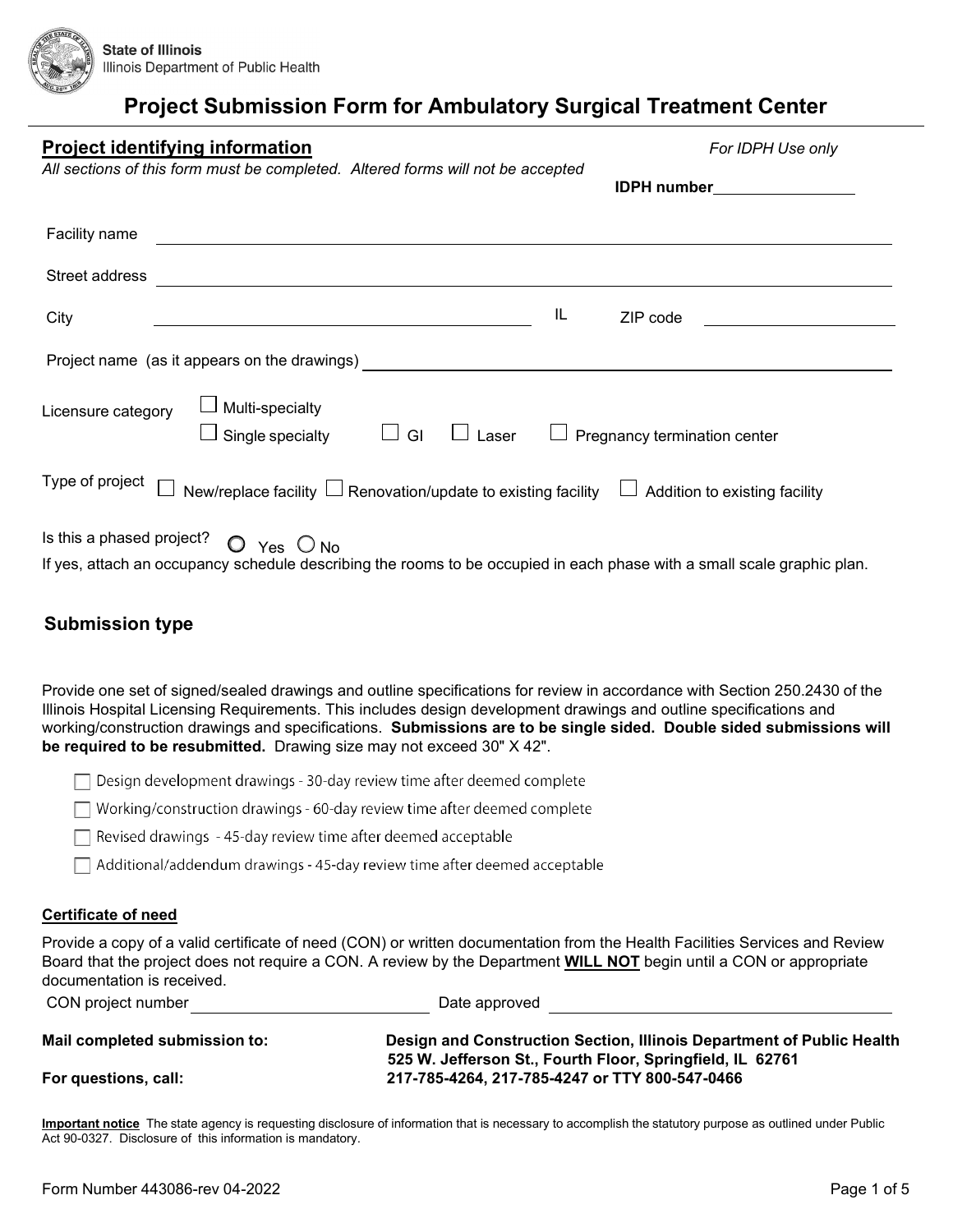

### **Estimated project cost**

|                     | 1. Site preparation costs                                                                                 | \$ |  |
|---------------------|-----------------------------------------------------------------------------------------------------------|----|--|
| 2. Demolition costs |                                                                                                           | \$ |  |
|                     | 3. Construction contracts (including cost of materials)                                                   | \$ |  |
| 4.                  | Subtotal - lines 1 thru 4                                                                                 |    |  |
|                     | 5. Fixed capital equipment*                                                                               | \$ |  |
| 6.                  | Total - lines 4 and 5                                                                                     | \$ |  |
|                     | If line 5 is not 51 percent or more of line 6, then use line 6 for the plan review fee calculation below. |    |  |
|                     | 7. If line 5 is 51 percent or more than line 6, then multiply line 5 by .20                               |    |  |
| 8.                  | Add lines 4 and 7: this is your adjusted estimated project cost                                           |    |  |
|                     |                                                                                                           | .  |  |

*Place the total adjusted estimated project cost in the appropriate estimated project cost category listed below.*

\*Fixed capital equipment is any equipment that is not movable from room to room and includes but is not limited to diagnostic equipment (MRI,scanners, X-ray equipment, etc). Equipment which is part of the building such as AHU, boilers, chillers, lights, fire alarm panels and all related components are to be included in the construction costs.

### **Plan review fee calculation**

The plan review fee is due and payable upon submission of this form along with the drawings and required information. Using the figures in line 5, calculate the plan review fee.

| <b>Estimated project cost</b>      |                                       | Fee as listed below                                                                                          |
|------------------------------------|---------------------------------------|--------------------------------------------------------------------------------------------------------------|
| Less than \$100,000                |                                       | No fee                                                                                                       |
| \$100,000 - \$499,999              |                                       | or \$2,400, whichever is greater                                                                             |
| \$500,000 - \$999,999              |                                       | <u>or \$6,000, whichever is greater</u>                                                                      |
| \$1,000,000 - \$4,999,999          | Project cost $\qquad \qquad x.0022 =$ | or \$9,600, whichever is greater                                                                             |
| Greater than \$5,000,000           | Project cost $\qquad \qquad x.0011 =$ | or \$11,000, whichever is greater; maximum fee of \$40,000                                                   |
| Plan review fee to be submitted \$ |                                       |                                                                                                              |
|                                    |                                       | Remittance should be made payable to the <b>IDPH Plan Review Fund</b> in the form of a check or money order. |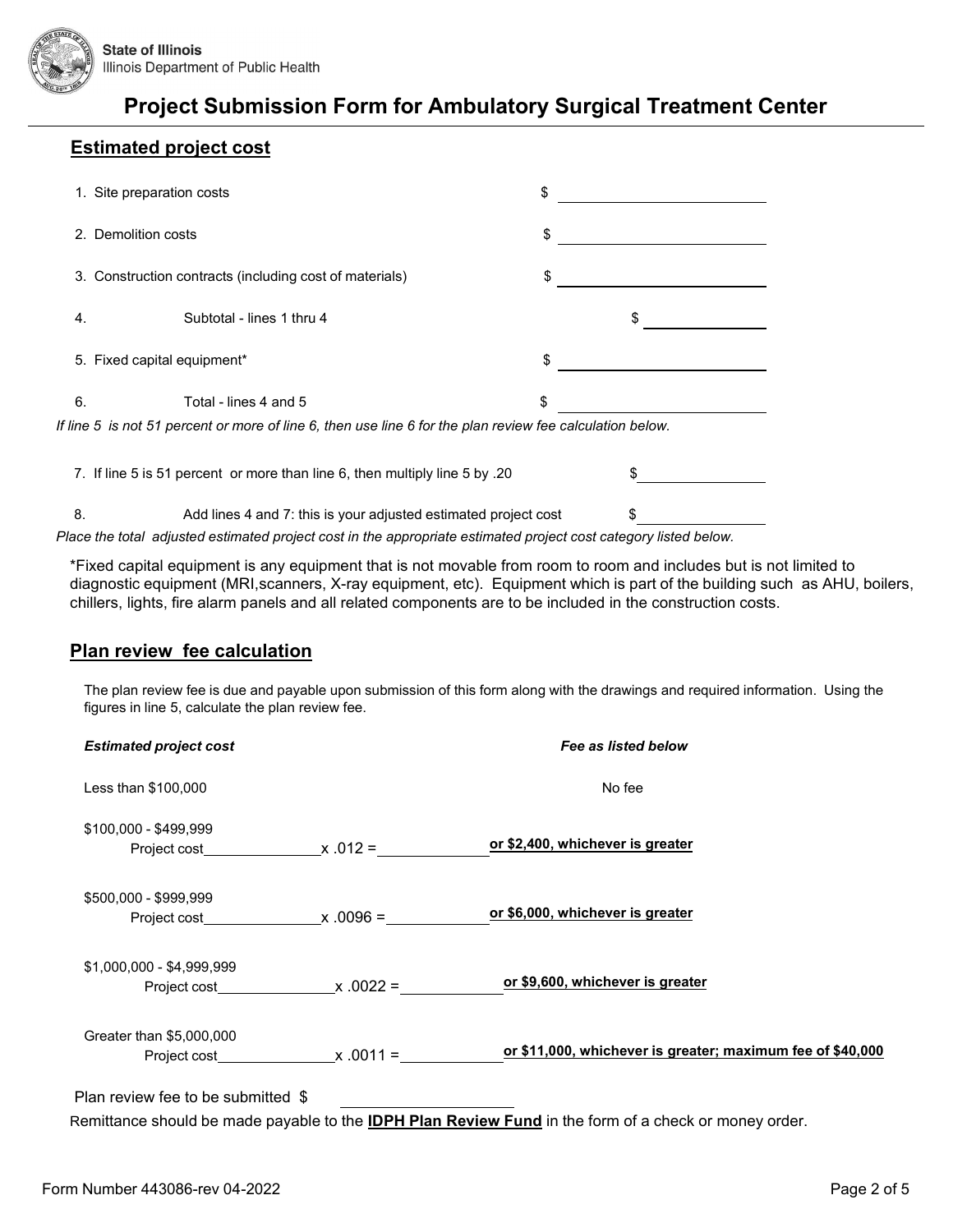

|                                                      | Code analysis information for EXISTING BUILDING for a renovation/remodel project                                                                                                                                                                                                                                                                                                                                                                             |
|------------------------------------------------------|--------------------------------------------------------------------------------------------------------------------------------------------------------------------------------------------------------------------------------------------------------------------------------------------------------------------------------------------------------------------------------------------------------------------------------------------------------------|
|                                                      | Circle all that apply: $I(443)$ $I(332)$ $II(222)$ $II(111)$ $II(000)$ $III(211)$ $III(200)$ V(111) V(000)                                                                                                                                                                                                                                                                                                                                                   |
|                                                      | Year built ___________ Number of stories _________ Height in feet _________                                                                                                                                                                                                                                                                                                                                                                                  |
|                                                      |                                                                                                                                                                                                                                                                                                                                                                                                                                                              |
| Sprinkler system L Full L Partial D Dry D Wet D None |                                                                                                                                                                                                                                                                                                                                                                                                                                                              |
|                                                      | <u> 1980 - Andrea Andrew Maria (b. 1980)</u>                                                                                                                                                                                                                                                                                                                                                                                                                 |
| <b>Emergency power</b> Type                          |                                                                                                                                                                                                                                                                                                                                                                                                                                                              |
|                                                      |                                                                                                                                                                                                                                                                                                                                                                                                                                                              |
| Fire alarm                                           | Direct F.D. connection $\Box$ Remote station $\Box$ Proprietary protective $\Box$ Coded $\Box$ Supervisory                                                                                                                                                                                                                                                                                                                                                   |
|                                                      | Code analysis information for NEW CONSTRUCTION of a new building or addition to the existing building.                                                                                                                                                                                                                                                                                                                                                       |
|                                                      | Construction type per NFPA 220 for the new construction. Complete the code analysis information on the existing<br>building that the new construction is connected to or adjacent to under EXISTING BUILDING.<br>Circle all that apply: $\left  \frac{(443)}{(332)} \right  \left  \frac{(222)}{(222)} \right  \left  \frac{(111)}{(1000)} \right  \left  \frac{(211)}{(211)} \right  \left  \frac{(200)}{(111)} \right  \left  \frac{(000)}{(000)} \right $ |
|                                                      |                                                                                                                                                                                                                                                                                                                                                                                                                                                              |
|                                                      | Number of stories <b>Example 20</b> Height in feet                                                                                                                                                                                                                                                                                                                                                                                                           |
| Structural component<br>Roof                         | UL assembly number<br>Assembly rating                                                                                                                                                                                                                                                                                                                                                                                                                        |
| Floor                                                |                                                                                                                                                                                                                                                                                                                                                                                                                                                              |
|                                                      |                                                                                                                                                                                                                                                                                                                                                                                                                                                              |
| <b>Beams</b>                                         |                                                                                                                                                                                                                                                                                                                                                                                                                                                              |
| <b>Columns</b>                                       |                                                                                                                                                                                                                                                                                                                                                                                                                                                              |
| Girders                                              |                                                                                                                                                                                                                                                                                                                                                                                                                                                              |
|                                                      |                                                                                                                                                                                                                                                                                                                                                                                                                                                              |
| Interior walls                                       |                                                                                                                                                                                                                                                                                                                                                                                                                                                              |
| <b>Exterior walls</b>                                |                                                                                                                                                                                                                                                                                                                                                                                                                                                              |
| Sprinkler system L Full L Partial D Dry D Wet D None |                                                                                                                                                                                                                                                                                                                                                                                                                                                              |
|                                                      |                                                                                                                                                                                                                                                                                                                                                                                                                                                              |
| <b>Emergency power</b> Type                          | <u> 1980 - Andrea Barbara, amerikana amerikana amerikana amerikana amerikana amerikana amerikana amerikana amerik</u>                                                                                                                                                                                                                                                                                                                                        |
|                                                      |                                                                                                                                                                                                                                                                                                                                                                                                                                                              |
| Fire alarm                                           | Direct F.D. connection $\Box$ Remote station $\Box$ Proprietary protective $\Box$ Coded<br>$\Box$ Supervisory                                                                                                                                                                                                                                                                                                                                                |
| Form Number 443086-rev 04-2022                       | Page 3 of 5                                                                                                                                                                                                                                                                                                                                                                                                                                                  |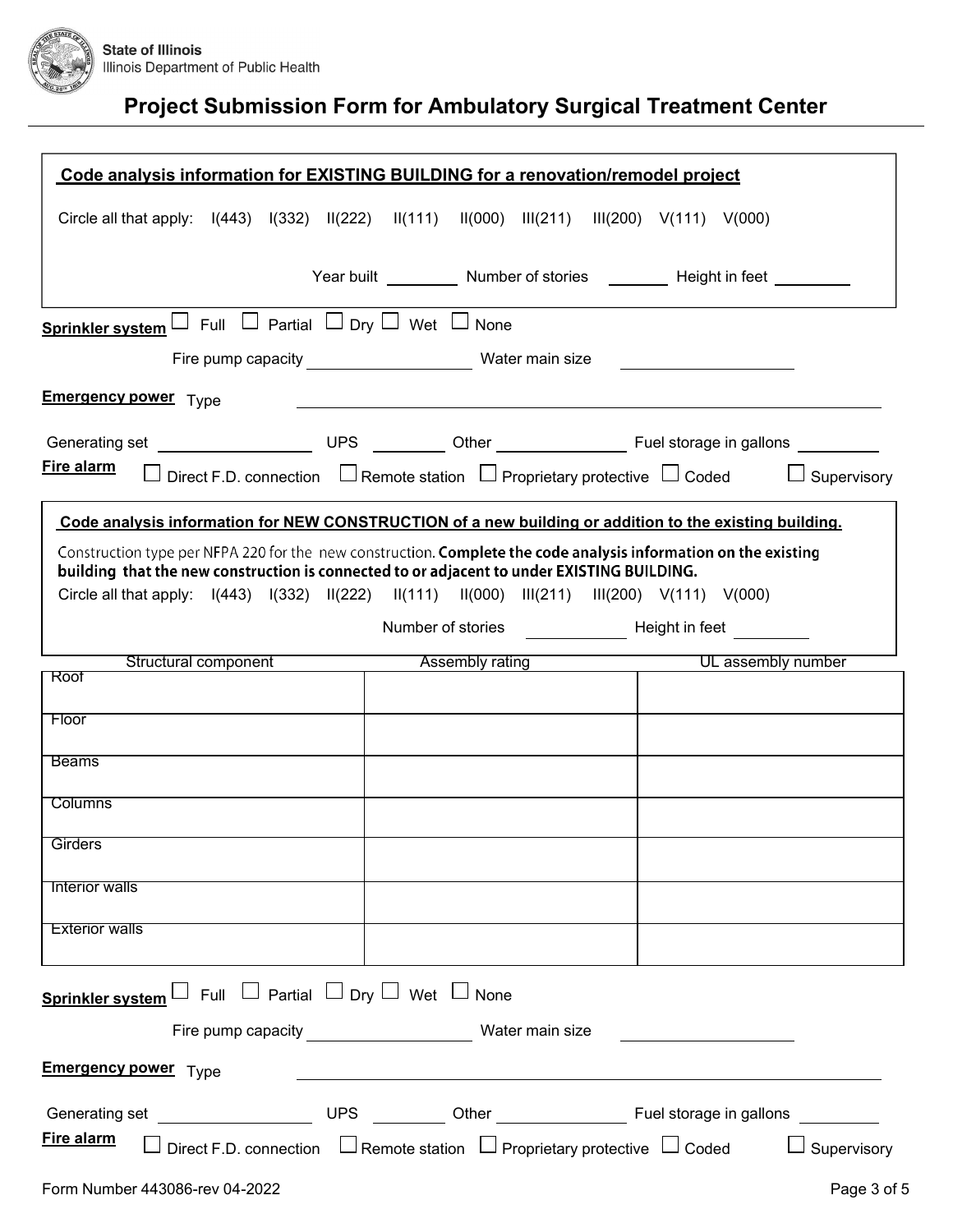

### **Functional program narrative**

Provide a functional program narrative for the project that describes the purpose of the project, departmental relationships, space requirements and other basic information relating to fulfillment of the facility's objectives. The functional program narrative shall include a description of those services necessary for the complete operation of the facility. The functional program narrative must be available for use in the development of project design and construction documents.

*Attach additional sheets if needed.*

#### **Systems program narrative**

Provide a systems program narrative describing all special systems including, but not limited to, fire alarm, nurses call, special locking devices, security packages, electrical, plumbing, HVAC, medical gas and fire protection.

*Attach additional sheets if needed.*